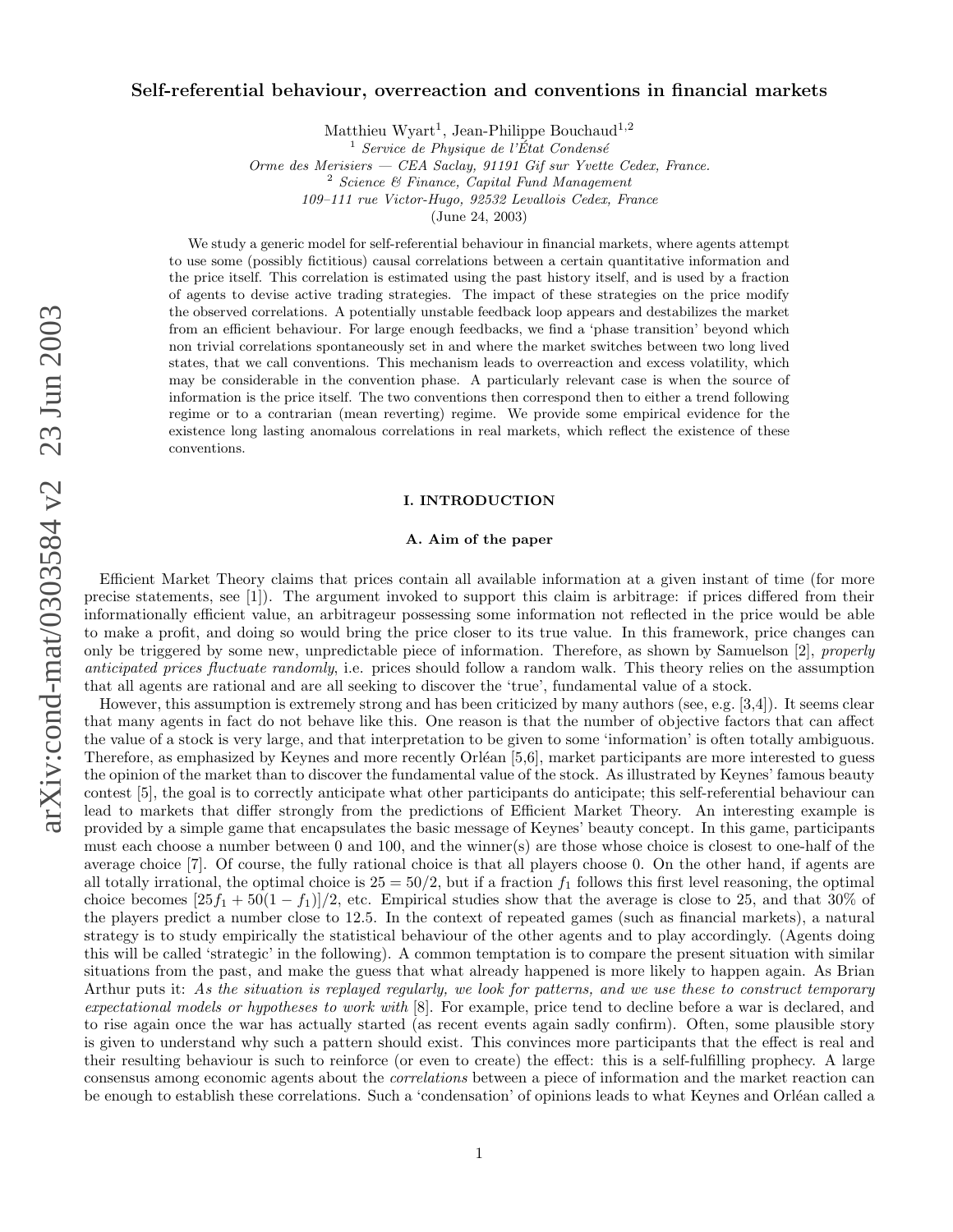convention [5,6], a common lore on which uncertain agents can rely on, and that supplements gossamer information. A convention may concern the overall mood of the market (bullish or bearish, for example), but may also concern the way a piece of information is interpreted by the market. We will primarily focus on this second type of convention. The information we will consider can either exogenous to the market (such as the interest rate, inflation and other macro-economic figures, or geopolitical issues), or endogenous to the market, such as price patterns that feedback on the price itself (trends leading to bubbles, or ARCH-like volatility feedback, etc.)

A striking feature is that not only these conventions spontaneously appear, but can also disappear or even invert the purported correlation. For example, as we document in Section V below (see in particular Fig. 5), the correlation between bond markets and stock markets was positive in the past (because low long term interest rates should favor stocks), but has recently quite suddenly become negative as a new 'Flight To Quality' convention set in: selling risky stocks and buying safe bonds has recently been the dominant pattern.

The aim of the present paper is to analyse a parsimonious model for the appearance and dynamics of conventions, and their consequence on the statistics of price changes. As is now well known, price returns exhibit several statistical features that cannot be related to the fluctuations of any fundamental value, as should be if markets were efficient [1]. One of the biggest puzzle of the efficient market theory is the so-called 'excess volatility': Schiller showed in a famous study that the actual volatility of markets is far too large compared to what is expected, within the efficient market theory, from the volatility of dividends [9]. Even accounting for some reasonable uncertainty about the expected value of these dividends leaves the empirical volatility at least a factor  $\approx 5$  too large [3]. Also, the volatility is itself random and fluctuates in time, exhibiting 'clustering' and remarkable long-range temporal autocorrelations (long term memory) [10–17], analogous to fluctuations in turbulent flows [18–20]. Other similar effects are worth mentioning, such as the excess cross-correlations, both between domestic stocks and between international markets, that cannot be explained in terms of fundamental, economic correlations [3,21,22].

Our model is an example of a self-fulfilling process: trying to extract correlations between information and price from past observations, market participants tend to create and/or reinforce them. Using the language of physics, the model has a *phase transition*: above a certain threshold in feedback strength, the market can be in two distinct states, or two conventions. We find that this mechanism naturally leads to some excess volatility and long term memory. In the case where information is endogenous, these two states correspond to trend following or contrarian 'conventions', where the autocorrelations are either positive (trend) or negative (contrarian). The market however switches between the two conventions on a certain time scale (that can be very long) such that on average the autocorrelation is zero, although locally the autocorrelation has a well defined sign. These phases correspond to the market folklore: markets are indeed thought by many investors to be alternatively 'trending' or 'mean-reverting', in strong opposition with the prediction of Efficient Market Theory. Beside anecdotal evidence, we provide in this paper convincing empirical evidence for the existence of these long-lived excess correlations (or anticorrelations) in stock markets (see Section V, Figs 6,7).

#### B. Relation with other work and organization of the paper

The existence of trends and 'anti-trends' has been broadly documented in the economic literature (see e.g. [23,4,25] and refs. therein), where it is described as 'overreaction' and 'underreaction' to news. In the first case, the overreaction is later on compensated by a mean reversion, whereas underreaction corresponds to an anomalously slow adjustment of the price and the appearance of a trend. A well known study of de Bondt and Thaler [23], that we will further discuss in the conclusion, shows that over-performing stocks tend to 'mean-revert' on the scale of 5 years, and vice-versa. Several 'behavioral' models have recently been proposed to understand these effects (see [4], chapters 5 & 6, and [24,25]). We follow here the same goal of articulating a simple and generic model for these pricing anomalies. Although some ingredients are common to these models and ours, there are also major differences, both in the concepts and in their technical implementation. For example, in the 'investor sentiment' model of [24], investors postulate the existence of alternating 'trending' and 'mean-reverting' phases that they try to identify from observation. In our framework, on the other hand, these phases dynamically appear as agents attempt to learn the statistics of price changes from past observations. This 'learning' aspect, much emphasized in [8,26] is actually absent from the model presented in [24]. The model of Hong and Stein [25] postulates that some 'momentum traders' use (but only for a limited amount of time) the positive temporal correlations created by the slow diffusion of information among 'news-watchers'. The effect of these momentum traders is to reinforce the trend and to convert an initial 'underreaction' into 'overreaction'. In order to observe mean reversion effects, another category of 'contrarian' traders must be put by hand. In our model, on the other hand, 'trends' can appear without any fundamental news. In this respect, it is perhaps useful to mention the work on information cascades [27], which, although very different in spirit, also describes a situation where a symmetry between two possible outcome can be broken by a small initial bias, amplified by a subsequent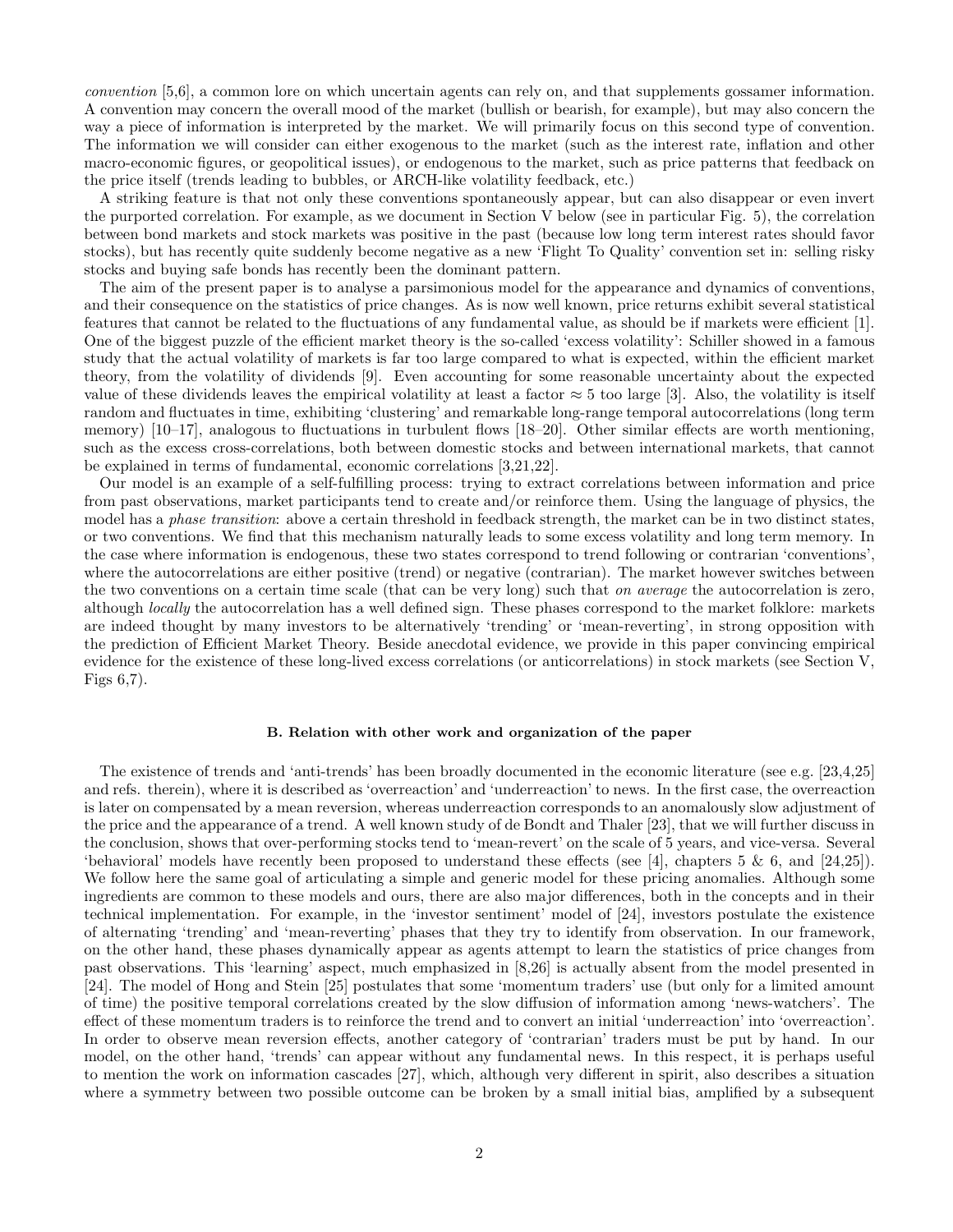self-referential decision process. Finally, several families of models where trading strategies use the price past history have recently been investigated, for example in the schematic inductive rationality models (El Farol bar model [8] or Minority Games [26]) or in agent based models where a fraction of agents base their trading decision on the recent behaviour of the price itself [28–30,25,31–35]. The present model is interesting because the self-referential feedback is much simpler and its consequences can be analytically investigated in full details.

The organization of the paper is as follows. We describe and analyze the model in full generality in Section II, when agents try to use some correlations between the price and a certain information indicator, which can be exogenous or endogenous. We motivate our 'Langevin' description of the feedback dynamics and explain how non trivial 'equilibria' can appear when the self-referential tendency increases. We discuss the appearance of super-long time scales for regime switching (Section III). We then specialize to the particular case where traders use the past price changes as a source of information (Section IV), and where the above mentioned trend following or contrarian 'conventions' (or market sentiments) appear. In some parameter region, trends can be short in time but strong in intensity, which leads to large price jumps, or crashes. We then analyze some empirical data that support the predictions of the model (Section V). Finally, some extensions of the model are proposed, and our findings are contrasted with the predictions of Efficient Market Theory.

## II. SET UP OF THE MODEL

We will call  $P_t$  the (log-)price of a certain asset at time t, and  $\delta P_t$  the return between t and  $t + 1$ . Here,  $\Delta t = 1$  is the elementary time step over which agents revise their strategies, which might be one day or one week, although in some case smaller time scales (like minutes) could also be usefully considered. We now argue that some agents base their strategy on the observation of the temporal change of a certain 'index'  $I_t$ , which might be a financial index or an economic indicator (for example dividends, interest rates, inflation, confidence, unemployment, etc.), or even, as will be considered below, the price  $P_t$  itself. We will denote as  $\delta I_t$  the change of this indicator between t and  $t + 1$ . Note that  $\delta I_t$  could in fact be a binary variable, representing a qualitative piece of information, and that the interval  $\Delta t$  might not be uniform, and be the time interval between the arrival of news.

Suppose that there exists a causal correlation between the change of  $I_t$  and that of  $P_t$ , in the sense that the correlation between  $\delta I_t$  and  $\delta P_{t+1}$ :

$$
E\left[\delta I_t \delta P_{t+1}\right] \equiv C. \tag{1}
$$

(We suppose for simplicity that all correlations for larger time lags are zero). It is then a well known result of linear filtering that the best estimate (in a quadratic sense) of  $\delta P_{t+1}$  knowing  $\delta I_t$  is given by (see e.g. [16], p. 132):

$$
\delta P_{t+1}^* = \frac{C}{E \left[ \delta I_t^2 \right]} \delta I_t. \tag{2}
$$

Now, we consider two types of agents, those who act randomly, or based on some information uncorrelated with  $I_t$ , and those who try to take advantage of the possible correlations between  $\delta I_t$  and  $\delta P_{t+1}$ . Since the 'fundamental' value of the correlation  $C$  is in fact not known, agents of the second type attempt to extract this value from past history, from which they try to learn the value of C. It is natural to assume that these agents give more weight to the recent past. A convenient framework is that of exponential moving averages, such that the estimated value of C at time  $t$  is given by:

$$
C_t = \frac{1 - \alpha}{\alpha} \sum_{t' = -\infty}^{t-1} \alpha^{t-t'} \delta I_{t'} \delta P_{t'+1},\tag{3}
$$

where  $\alpha$  sets the memory time T of the agents, as  $T = 1/|\ln \alpha|$ . Eq. (3) is equivalent to the following Markovian update of the estimated correlation:

$$
C_t = \alpha C_{t-1} + (1 - \alpha)\delta I_{t-1}\delta P_t.
$$
\n<sup>(4)</sup>

We now suppose that the agents neglect the possible fluctuations of the volatility of  $I_t$  and assume  $E\left[\delta I_t^2\right]$  is a constant (that we set in the following equal to unity, unless stated otherwise). Relaxing this hypothesis would lead to minor changes in the following. The expected return between t and  $t + 1$  is therefore  $C_t \delta I_t$ ; it is natural to assume that one will buy (or sell) a quantity  $V_t$  which is an odd function of this expected return:

$$
V_t = \mathcal{G}(C_t \delta I_t). \tag{5}
$$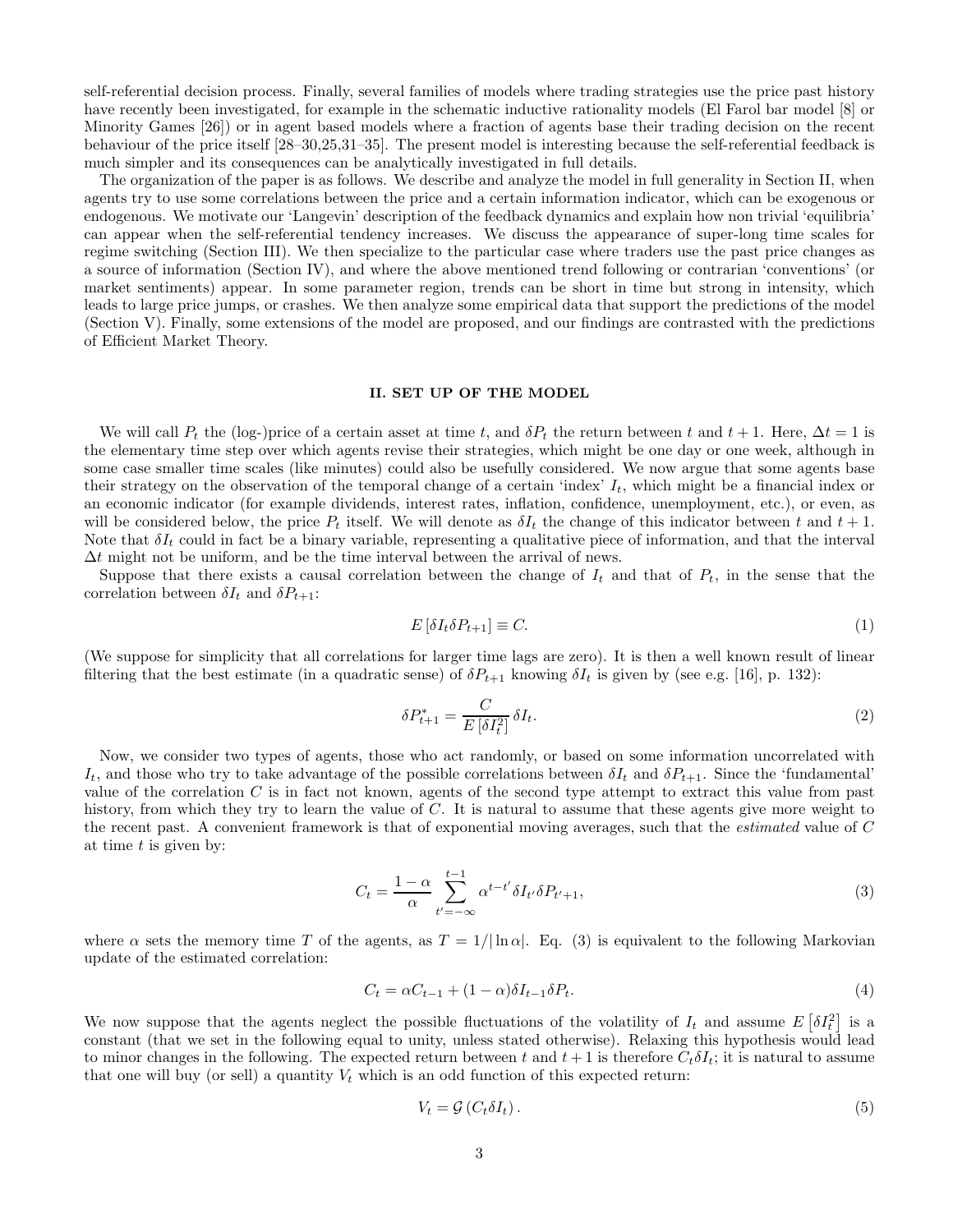In general one expects the demand function  $G$  to be linear for small arguments and to saturate for large arguments. In the context of an exponential utility function (called CARA in the literature), the quantity to be maximized is the expected return minus a certain coefficient times the variance of the return. In this case, the function  $\mathcal G$  is found to be strictly linear. The saturation comes from both the limited resources of the agents and their limited ability to borrow and from an increased risk aversion for tail events [36]. Both effects tend to limit the invested quantity even if the signal is very strong. These strategic orders add to the non strategic ones and impact the price as:

$$
\delta P_{t+1} = \mathcal{F} \left( \Omega_t + N V_t \right), \tag{6}
$$

where N is the number of 'strategic' agents that try exploit this correlation, and  $\Omega_t$  the total volume of 'non strategic' agents, which we assume to be a random variable of zero mean and variance  $\sigma^2$ . (In fact, as we will discuss below, these non strategic agents could base their decision on other, uncorrelated information sources). The *impact function*  $\mathcal F$  describes how a given order volume affects the price, and has been the subject of many recent empirical studies [37–40]. Provided the elementary time step  $\Delta t$  is large enough, this function is linear for small arguments and bends down for larger order imbalance. Here, we will neglect higher order contributions to  $\mathcal F$  and simply posit, as in [41,29,30]:

$$
\mathcal{F}(u) = \frac{u}{\lambda},\tag{7}
$$

where  $\lambda$  is a measure of the liquidity of the asset. Higher order corrections would only change some details of the following discussion. Since G is odd, its generic expansion for small arguments reads  $\mathcal{G}(u) = au - bu^3 + ...$  with  $a, b > 0$ , with higher order terms that do not change the following qualitative conclusions. We finally obtain the central equation of the present study, valid in the small signal limit:

$$
\delta P_{t+1} = \frac{\Omega_t}{\lambda} + gC_t \delta I_t - hC_t^3 \delta I_t^3 + O(C^5),\tag{8}
$$

where  $C_t$  is self-consistently expressed as (3), and  $g \equiv Na/\lambda$ ,  $h \equiv Nb/\lambda$ . These two equations basically describe the self fulfilling process that we study in details now. The parameter  $g$  will turn out to be crucial in the following; note that g increases with the number of strategic agents.

## III. ANALYTIC RESULTS: SPONTANEOUS APPEARANCE OF CONVENTIONS

#### A. A Langevin equation

In the absence of strategic agents  $(g = 0)$ , there are no feedback effects, and the dynamics of the price is a simple random walk of volatility  $\Sigma_0 = \sigma/\lambda$ . The apparent correlation  $C_t$  will describe any deviation from this trivial behaviour. Using Eqs. (3,8) one finds:

$$
C_{t+1} - C_t = \epsilon \left( -C_t + gC_t \delta I_t^2 - hC_t^3 \delta I_t^4 + \xi_t \right),
$$
\n(9)

where we have set  $1 - \alpha = \epsilon$ , and  $\xi_t \equiv \delta I_t \Omega_t / \lambda$  is another white noise (because  $\Omega_t$  is supposed to be independent of  $\delta I_t$ ), of zero mean and variance  $\sigma^2/\lambda^2$ .

Now, we will write:

$$
\delta I_t^2 = E(\delta I_t^2) + \eta_t = 1 + \eta_t; \qquad \delta I_t^4 = E(\delta I_t^4) + \eta'_t = (3 + \kappa) + \eta'_t,\tag{10}
$$

where  $\eta_t$  and  $\eta'_t$  are two correlated noises of zero mean, and  $\kappa$  the excess kurtosis of the index fluctuations. Therefore the evolution of  $C_t$  contains a deterministic part and a random part. In the case  $\epsilon \ll 1$  considered in this paper, where the memory time  $T \approx 1/\epsilon$  becomes much larger than the elementary time step, one can neglect, in a first approximation, the influence of  $\eta_t$  and  $\eta'_t$  (but see below). Taking the continuous time limit  $\epsilon \to 0$ , one can write a Langevin stochastic differential equation for  $\hat{C}_t = C_t / \Sigma_0$  in rescaled time  $\epsilon t = \hat{t}$ :

$$
d\hat{C} = -\frac{dV}{d\hat{C}}d\hat{t} + \sqrt{\epsilon}d\xi,
$$
\n(11)

where  $d\xi$  is a Brownian noise of unit variance and the 'potential' V is given by: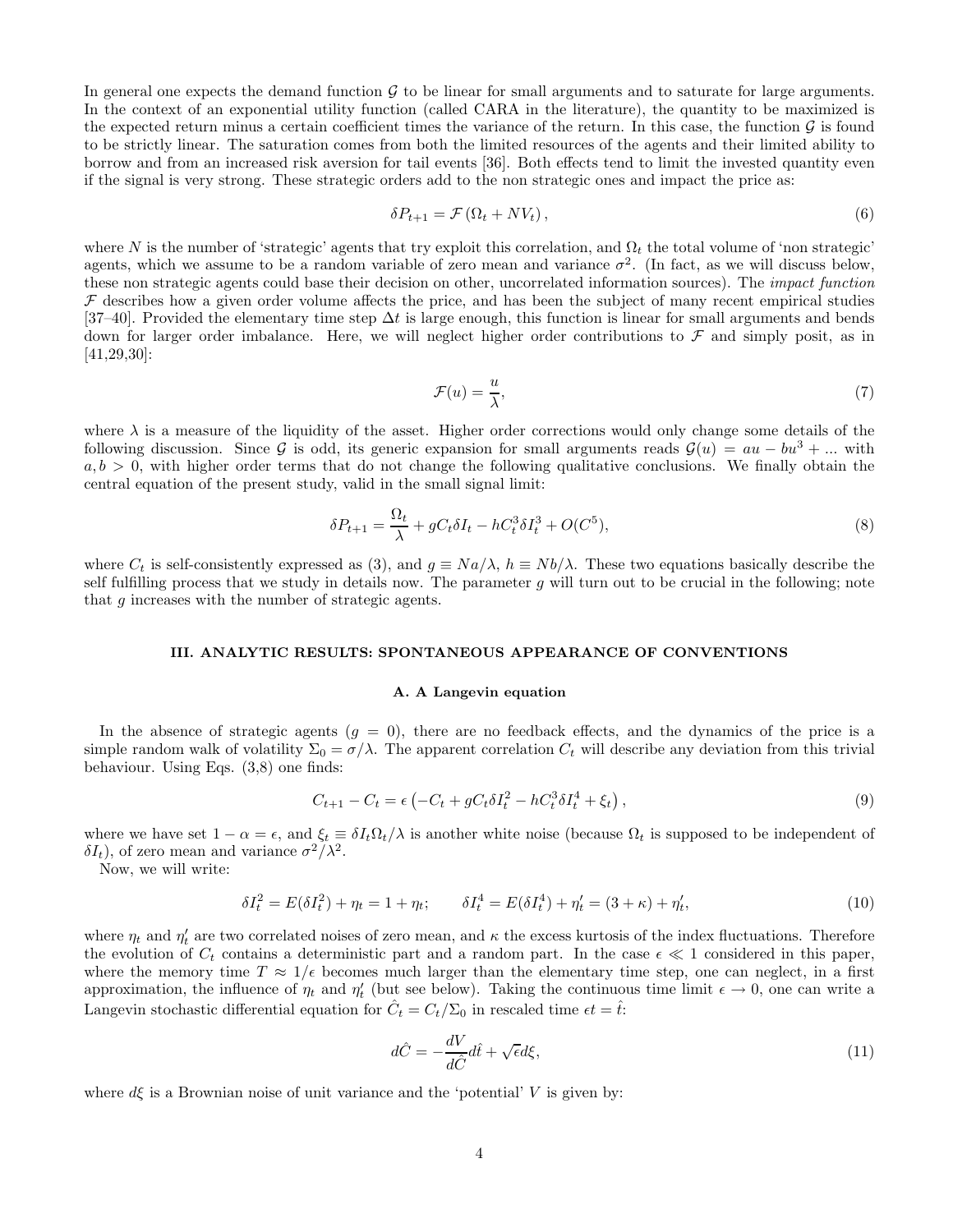

FIG. 1. Effective 'potential'  $V(C)$  for  $g < 1$  and for  $g > 1$ . In the latter case, one observes two non trivial minima at  $\pm C^*$ and a 'potential barrier'  $\Delta V$  separating them.

$$
V(\hat{C}) = \frac{1}{2}(1-g)\hat{C}^2 + \frac{1}{4}(3+\kappa)\hat{h}\hat{C}^4,
$$
\n(12)

with  $\hat{h} \equiv h\Sigma_0^2$ . This is the so-called Landau potential that describes phase transitions [42]. For  $g < 1$  this potential has an absolute minimum at  $\hat{C}=0$ , whereas for  $g > 1$ ,  $\hat{C}=0$  becomes a local maximum and two stable minima appear for  $\hat{C} = \pm C^* = \pm \sqrt{(g-1)/(3+\kappa)\hat{h}}$ . Note that retaining more terms in the expansion of G would change the detailed shape of  $V(\hat{C})$ , but not the above crucial qualitative feature. From now on, we will drop the hat on  $\hat{C}$ .

#### B. The appearance of stable conventions

From the Langevin equation for C one deduces, using standard methods [43,44], the equilibrium distribution  $P(C)$ which is of the Boltzmann-Gibbs form:

$$
P(C) = \frac{1}{Z} \exp\left(-\frac{2V(C)}{\epsilon}\right),\tag{13}
$$

where Z is a suitable normalization. Therefore, for  $g < 1$  (weak feedback),  $P(C)$  is unimodal and has a maximum at  $C = 0$ , whereas for  $g > 1$  (strong feedback), the most probable values for C are  $\pm C^*$ . This means that for strong feedback, a non zero correlation between the price and the indicator spontaneously appears. This correlation can be either positive or negative, corresponding to the two possible 'conventions'. However, on average, the correlation is still zero for  $g > 1$ , since C randomly flips between  $\pm C^*$ . In order to do so, a 'potential barrier'  $\Delta V$  has to be crossed (see Fig. 1); the 'switching' time  $\tau$  is well known to be given, for  $T\Delta V \gg 1$ , by the Arrhenius law [43,44]:

$$
\tau \simeq \left(\frac{T}{g-1}\right) \exp\left[2T\Delta V\right],\tag{14}
$$

with  $\Delta V = (g-1)^2/4\hat{h}(3+\kappa)$  and  $T = 1/\epsilon$ . Because of the exponential term, this switching time can be much larger than the memory time  $T$ : one non trivial consequence of a phase transition is to generate time scales that are unrelated to the natural time scale of the problem. The convention can therefore persist for very long times. This is because the random event that would 'invert' the signal and nucleate a new convention occurs only exponentially rarely. Note however that the above formula is only correct when the noise  $\xi(t)$  is Gaussian; non Gaussian events do accelerate the crossing of the barrier [45]. We will see in empirical data that extreme events may indeed be a cause of abrupt convention changes.

When  $g < 1$ , the distribution of C is a distorted Gaussian around  $C = 0$ . Neglecting the non linear term leads to: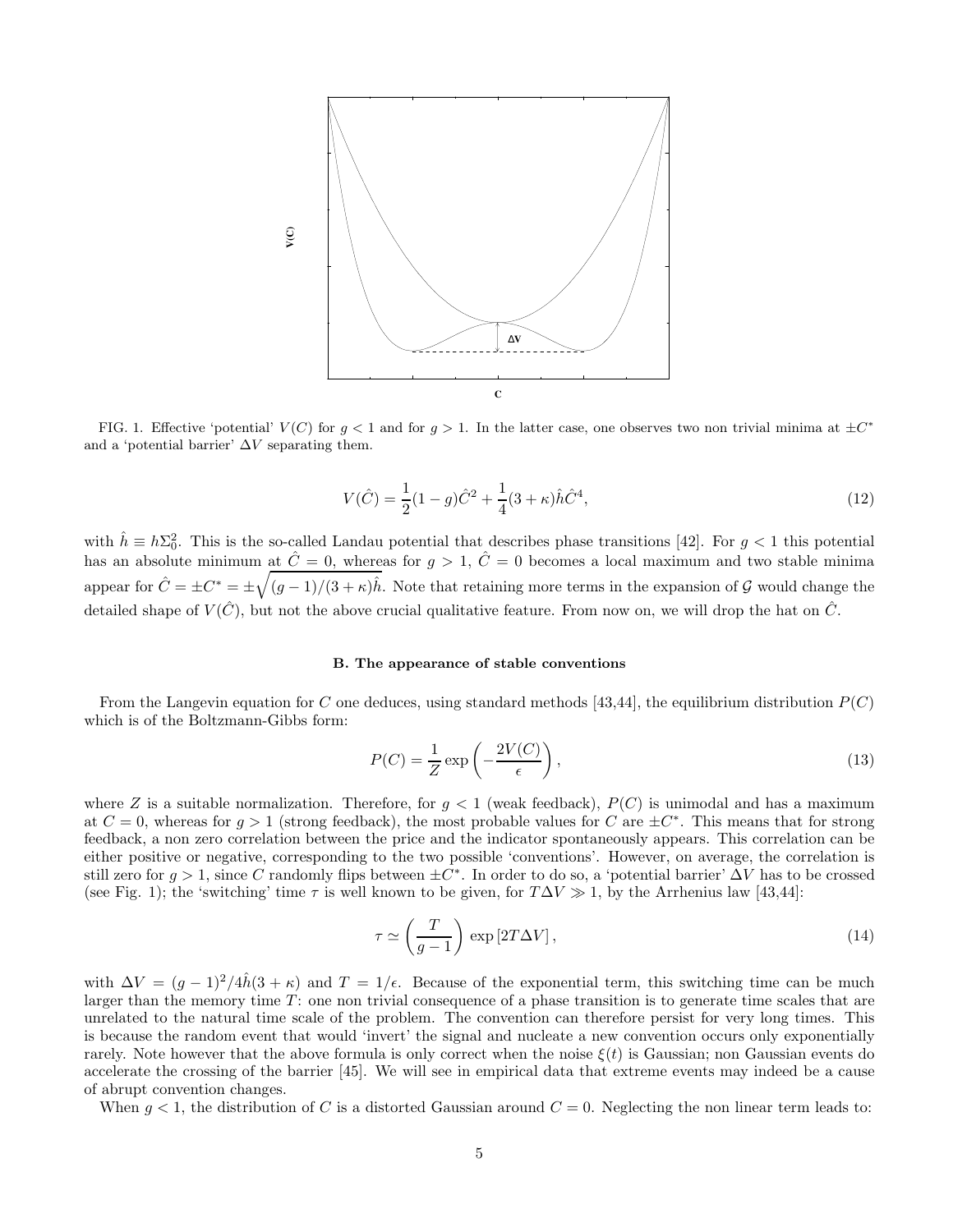$$
C_t = \epsilon \int_0^t \mathrm{d}\xi(t') \,\mathrm{e}^{\epsilon(g-1)(t-t')},\tag{15}
$$

where we have assumed for simplicity  $C_{t=0} = 0$ . Hence the typical value of C is  $C \sim \sqrt{\epsilon/(1-g)}$  and typical time  $\tau = T/(1-g)$  for the variations of C, which diverges when g gets close to 1. The strategic agents thus amplify the excursions of  $C$ , but the most probable value of  $C$  is still zero. Strictly speaking, there is no stable point or convention in this case, although when  $g \to 1^-$  the excursions are of larger amplitude and of longer duration, which corresponds to what can be coined a 'floating convention'.<sup>1</sup>

It is interesting to give to the threshold value  $g = 1$  a more intuitive interpretation. Recall that  $g = Na/\lambda$ , where N is the number of strategic agents and a the coefficient that relates the strength of the (apparent) signal to the investment volume. It is clear that the prediction of the future return must be compared to the volatility of the asset; therefore  $a \sim v_0/\Sigma_0$ , where  $v_0$  is the average volume of investment for an individual agent. On the other hand, if the number of non strategic agents is  $N_0$ , one expects that the root mean square of  $\Omega_t$  should scale like  $\sqrt{N_0}$ . Therefore  $\Sigma_0 \sim \sqrt{N_0} v_0 / \lambda$  (assuming that non strategic agents invest a similar volume  $v_0$ ). Finally:

$$
g \sim \frac{N}{\sqrt{N_0}},\tag{16}
$$

independently of both  $v_0$  and  $\lambda$ . The conclusion is that the market enters the 'convention' phase as soon as  $N > \sqrt{N_0}$ . Hence 100 correlation-hunting traders are enough the change qualitatively a market of 10000 non strategic agents.

#### C. Overreaction to news

Suppose now that there indeed exists a *small* objective correlation between  $\delta P_{t+1}$  and  $\delta I_t$ , justified by some real economic mechanism relating the two quantities. This means that the 'noise'  $\Omega_{t+1}$  which governs the price dynamics in the absence of strategic traders and  $\delta I_t$  have a non zero correlation coefficient:

$$
E[\frac{\Omega_{t+1}}{\lambda} \delta I_t] = \beta E[\delta I_t^2],\tag{17}
$$

where we conform to the common usage of calling this particular correlation coefficient the 'beta'. The effect of such a term is to add a linear contribution to the effective potential  $V(C)$  of the Langevin equation, which plays the rôle of a *symmetry breaking field* in the language of phase transitions  $[42]$ :

$$
V(C) \longrightarrow V(C) - \beta C. \tag{18}
$$

For  $g < 1$  and  $\beta$  small, the most probable value of C is  $\beta/(1 - g)$  (=  $\beta$  for  $g = 0$ , as it should). Therefore, C is of the same order as its 'true' cause whenever  $g < 1$ . However, in the limit  $g \to 1^-$ , the apparent correlation that arises becomes much larger than its true cause: the sensitivity of the market to external information is anomalously amplified. For  $g > 1$ , the term  $\beta C$  breaks the symmetry between the two conventions  $\pm C^*$ . In the limit  $\epsilon \to 0$ , the most probable value of C is given by  $+C^*$  for  $\beta \to 0^+$  and by  $-C^*$  for  $\beta \to 0^-$  (see Eq. 13). Therefore, in the convention phase, the amplitude of the apparent correlation is totally unrelated to that of the true correlations, although the sign of the correlation reflects the underlying economic reality. One observes here a typical example of overreaction to news leading to excess correlations that are well documented in the literature [23]. For example, the correlations between the stocks belonging to an index and the index itself are too strong to be explained by the intrinsic correlations between the stocks [3]. The present period (first quarter of 2003) is a good illustration of this effect: the cross correlations between U.S. stocks is at a historical high; due to the large uncertainty, traders' hunt for useful information is more acute, and the influence of the index on individual stocks is expected to be anomalously large. In our model, this corresponds to the case where the indicator  $I_t$  is the stock index, a case detailed in section IV D. Another well known example is the excess correlation (in particular in crisis periods) between emerging country markets belonging to different geographic regions [22]. In order to understand the relation between these effects

<sup>&</sup>lt;sup>1</sup>We should add here a remark on the rôle of the multiplicative noise term  $qC_t\eta_t$  neglected in the above analysis. Since  $\Omega_t$  and  $\eta_t$  are uncorrelated, the Langevin noise has a variance now given by  $\epsilon[1+(2+\kappa)g^2C^2]$ . Going to the Fokker-Planck equation [43], one can show that for small  $\epsilon$ , the rôle of this extra term is to shift the value of the critical threshold to  $g = 1 + 2(2 + \kappa)\epsilon$ .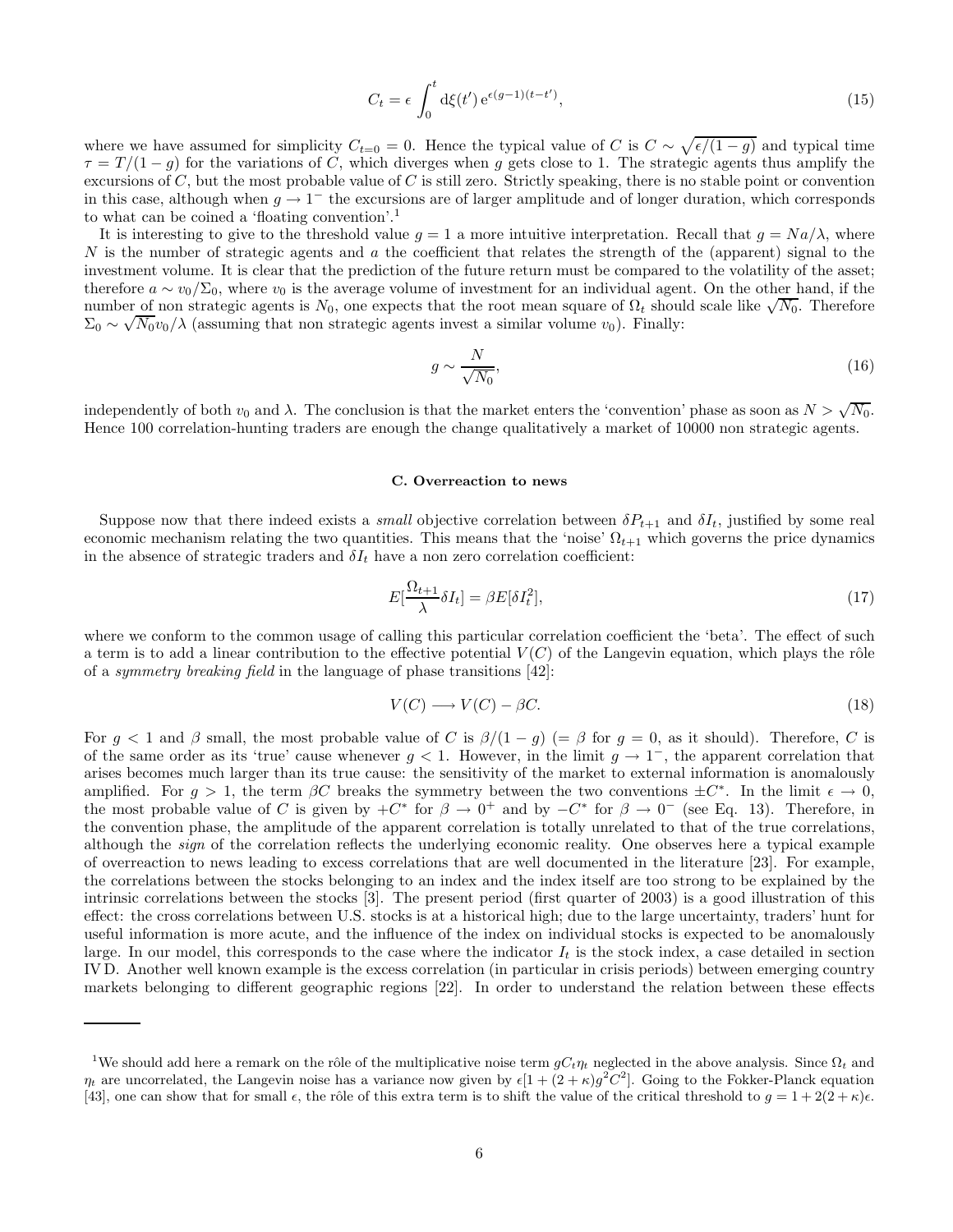and the present model, we need to make the following remark: although  $C_t$  is a correlation between unequal times, the equal time correlation between  $\delta P$  and  $\delta I$  measured on a coarser time scale will reflect the value of the lagged correlation C. In other words, causal correlations on a fine time scale do generate equal time correlations on a coarser time scale. More precisely, one has:

$$
C^{(n)} \equiv E\left[ (P_{t+n} - P_t)(I_{t+n} - I_t) \right] = E\left[ \sum_{t'=t}^{t+n-1} \delta P_{t'} \sum_{t'=t}^{t+n-1} \delta I_{t'} \right] = \sum_{t'=t+1}^{t+n-2} C_{t'} \approx (n-1)C_t
$$
\n(19)

where the last equality holds if  $n\Delta t \ll \tau$ , i.e. when the coarse time increment  $n\Delta t$  is small compared to the convention shift time  $\tau$ . Therefore, if strong causal correlations are established intra-day, as is the case between individual stocks and the index, an excess daily correlation between stocks will also appear, see section IV D.

#### D. Consequences for the price fluctuations: excess volatility

The feedback effect leads to an increase of the volatility of the price, since the instantaneous volatility is given by:

$$
\Sigma_t^2 = E[(\delta P_t)^2] = \Sigma_0^2 (1 + g^2 C_t^2) + O(C^4). \tag{20}
$$

The non trivial dynamics of C therefore leads to a volatility increase, which can be substantial in the convention phase. This mechanism, interestingly, also leads to to volatility fluctuations (or 'heteroskedasticity'). These volatility fluctuations are characterized by the correlation time  $\tau$ , which become large when g approaches or exceeds the threshold value  $g = 1$  (see Eq. (14)).

The above mechanism can easily be extended to the case where agents scrutinize M different sources of information, say  $I_t^k$ , with  $k = 1,...M$ . If the variation of these 'indices' are uncorrelated, it is easy to see that the simultaneous effect of all the different feedbacks leads to a volatility given by:

$$
\Sigma_t^2 = \Sigma_0^2 (1 + \sum_{k=1}^M g_k^2 C_{k,t}^2) + O(C^4)
$$
\n(21)

(with obvious notations). Therefore, the volatility can be substantially increased if a large number of information sources are overly interpreted. Within the context of efficient markets theory, all decisions are based on some 'real' information. This corresponds, in the above formula, to choosing  $\Sigma_0 = 0$  (the price movements are all informationbased) and  $C_{k,t}^0 = \beta_k$ , where  $\beta_k$  describes the 'true' causal relation between an economic indicator  $I^k$  and P. What we have shown here is that because of the feedback loop, the empirical correlations (which are the only way to 'learn' the value of the  $\beta_k$ 's in the absence of any firmly grounded theoretical model) are distorted and amplified, leading to a much larger apparent  $C_{k,t} \gg C_{k,t}^0$ , and therefore to a potentially considerable increase of the volatility as compared to its 'fundamental' value.

We believe that the above scenario for self-referential speculation is generic. When strategies are built using the outcome of past random events, a feedback loop can appear and destabilize the market from its putatively efficient behaviour. If the feedback is strong enough, a non trivial equilibrium can set in, where self-fulfilling prophecies can establish and survive. These conventions can have no rational basis whatsoever, or be the result of the amplification of a very small, but indeed objective, correlation.

#### IV. PRICE BASED STRATEGIES AND MARKET PHASES

#### A. Motivations

As recalled in the introduction, the basic tenet of the theory of efficient market is that prices instantaneously reflect all useful information. However, since all market participants face impact and slippage issues (due to the finite liquidity of any traded asset), those who believe that they have some useful information about future price changes must use it in such a way that their very action does not perturb too much the market. Otherwise, the potential gain associated to this information cannot be realized, or only on small volumes. Therefore, informed investors must, to some extent, 'dilute' their order in time. Doing so, they create positive temporal correlations – the slow incorporation of information into price is the 'underreaction' phenomenon described in [4,25]. Other participants that see an increase of price can believe that it is due to some information not yet available to them, but that is reflected by the recent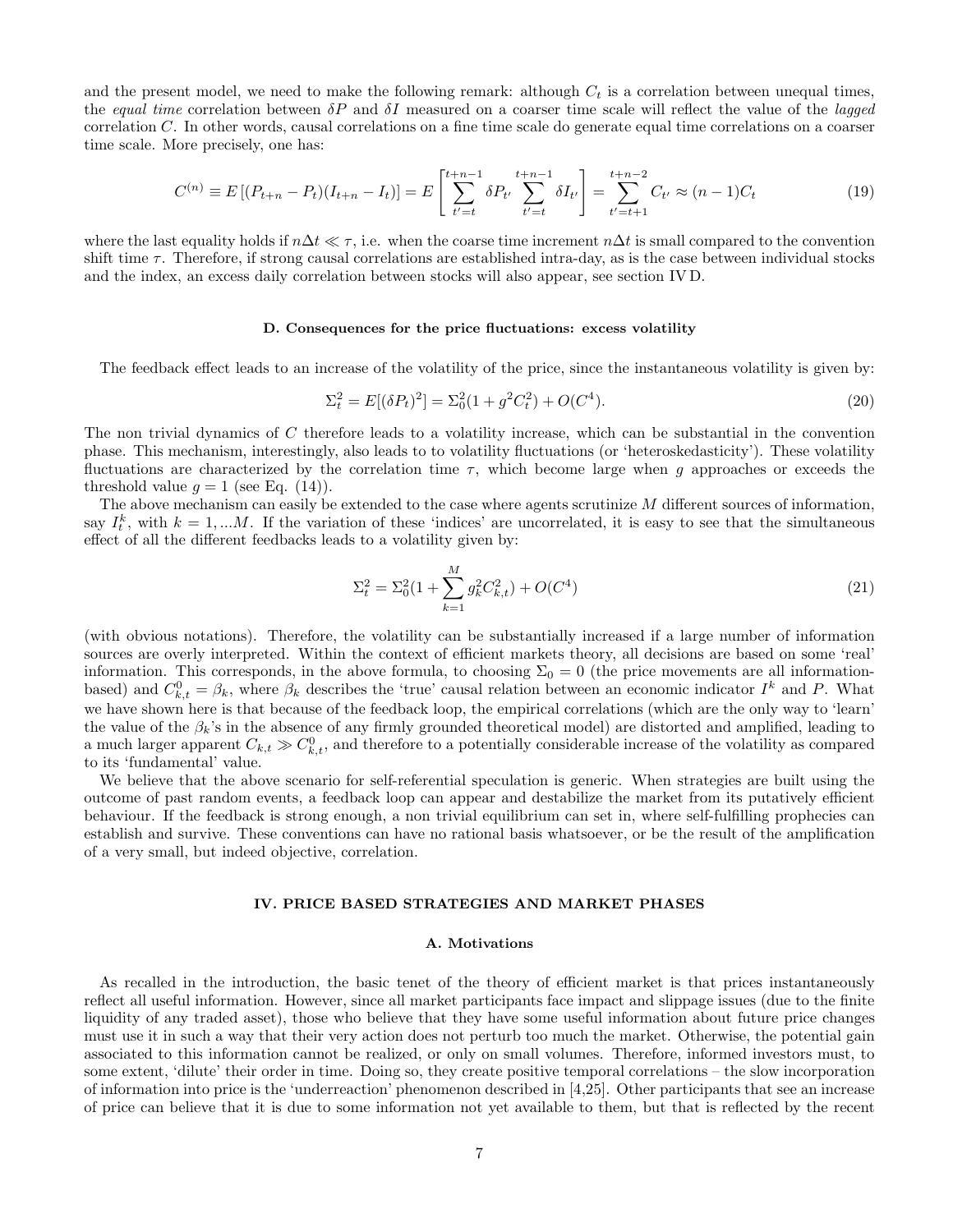

FIG. 2. Example of a synthetic price history, with two convention changes, for  $g = 1.2$  and  $\epsilon = 0.01$ . Note that the coarse grained volatility is smaller in contrarian phases  $(C < 0)$  and larger in trend following phases  $(C > 0)$ .

price change. These participants will be tempted to 'jump in the bandwagon' and act as trend followers: this is at the heart of the models developed in [4,25]. Conversely, large orders in temporarily illiquid markets might affect the price too much ('overreaction'), and some restoring trades will later on move the price back to a more realistic values.

Hence, there might indeed be deep reasons for which it can be useful to watch past price changes and be influenced by them. That this is the case is practice is beyond any doubt, and is confirmed by casual observation of traders in market rooms and by several formal surveys ( [3], p. 47). In fact, it seems that price itself is, for many traders, the most relevant source of information (if not the only one, in the case of some hedge funds using statistical methods). As in many previous models, we thus consider that the information used by some agents to predict future prices is the past price change itself. However, at variance with some of these models, the economic reality of the correlations is in fact not needed, since in the strong feedback phase these correlations may spontaneously appear.

#### B. Trend following and contrarian conventions

In this section we therefore study the model where  $\delta I_t = \delta P_t$ . In this case, the above correlation coefficient  $C_t$ becomes the autocorrelation of successive price changes. The above analysis is almost unchanged, up to a renormalisation of the coefficient h that appears in the non linear term  $hC_t^3$ . This comes from the fact that the denominator in the linear filter, namely  $E[\delta P_t^2]$ , is now itself affected by the feedback effect. Hence, the phase transition found above for  $g = 1$  is also present in this case. In the convention phase  $g > 1$ , the two states of the markets correspond to positive autocorrelations  $(C = +C^*)$ , which can be called a *trend follower* phase where past price changes tend to be followed by a change of the same sign, or to negative autocorrelations  $(C = -C^*)$  in the *contrarian* phase, where past price changes tend to be followed by a change of opposite sign. Let us emphasize that a 'trend following' period is not necessarily a period where the price steadily increases (or decreases), but rather a period where successive price changes have a large probability to be of the same sign (see the central period in Fig. 2, corresponding to  $C > 0$ ).

We show in Fig. 3 the histogram of  $C_t$  from the numerical simulation of Eq.(8) with  $\Omega_t$  a white Gaussian noise and for two values of g. Note that without a symmetry breaking term, the average autocorrelation is zero even for  $g > 1$ . We have here an interesting statistical process where the long time autocorrelation is zero, but where locally trends or anti-trends can appear and remain for quite long times. As mentioned in the introduction, this corresponds to the market folklore: practitioners often talk about market phases where trend following strategies are supposed to be profitable, and market phases where contrarian (mean reverting) strategies are supposed to work. Interestingly, any long term analysis of the average correlation coefficient would fail to reveal such phases.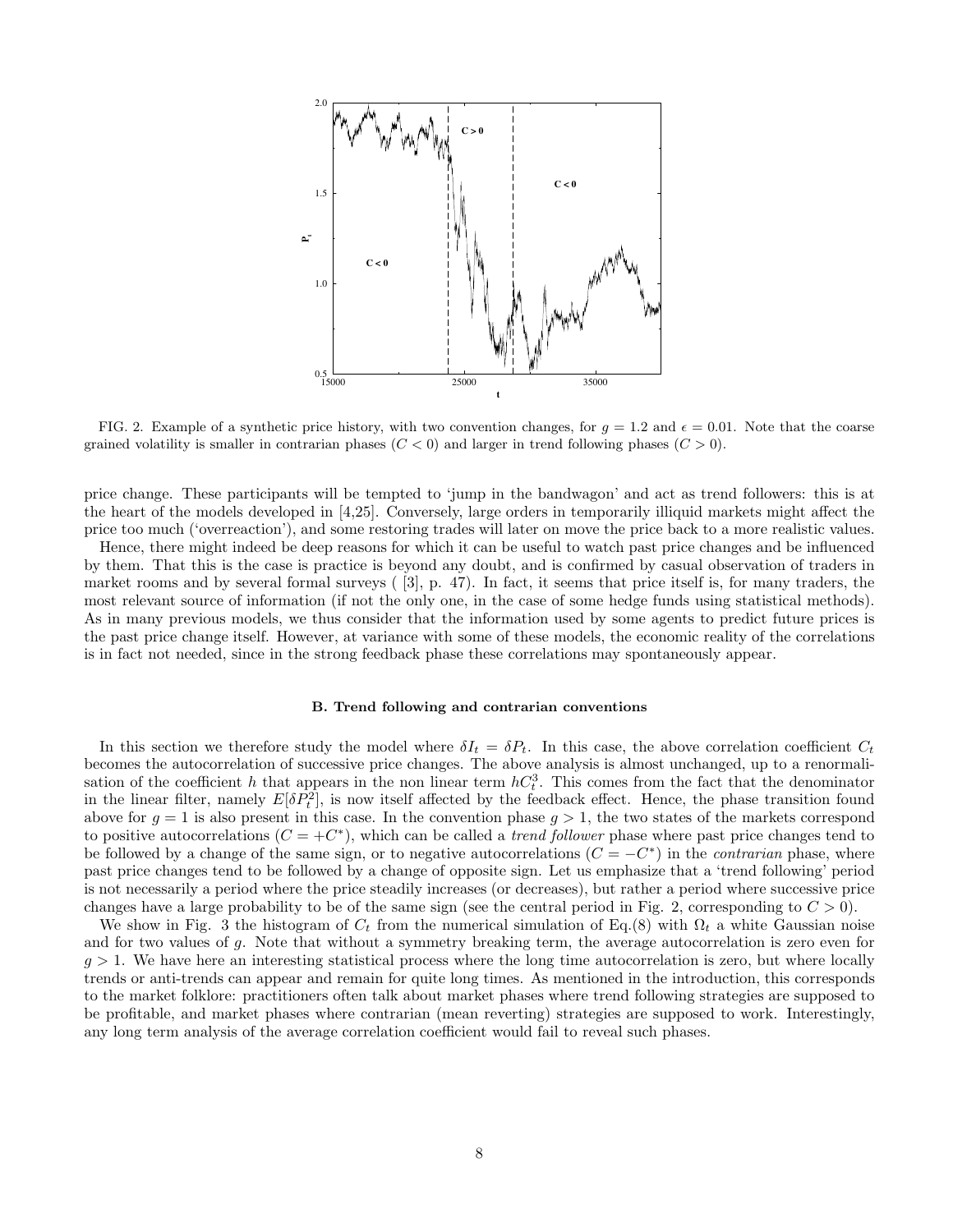

FIG. 3. Left: Correlation histogram  $P(C)$  for  $g = 0.9 < 1$  and  $\epsilon = 0.01$ . Right: Correlation histogram  $P(C)$  for  $g = 1.3 > 1$ and  $\epsilon = 0.01$ . Insets: Effective potential  $V(C) = -\ln P(C)$ .

#### C. Consequence on the volatility

An important consequence of the existence of conventions is that the coarse-grained volatility can be different from the instantaneous one. As above, the instantaneous volatility is increased compared to its bare value  $\Sigma_0$  and given by  $\Sigma^2 = \Sigma_0^2(1 + g^2C_t^2)$ . On the other hand, the coarse-grained volatility  $\Sigma_{cg}$ , defined on an intermediate time scale  $T^*$ such that  $1 \ll T^* \ll \tau$  (such that  $C_t$  itself has not evolved significantly), is easily calculated to be:

$$
\Sigma_{cg,t} \approx \frac{\Sigma_0}{1 - gC_t}.\tag{22}
$$

This shows that the volatility is increased in the trend following convention and decreased in the contrarian convention. This is illustrated in Fig. 2, where we show the result of a simulation corresponding to  $g = 1.2$  and  $\epsilon = 0.01$ , with a Gaussian noise term  $\Omega_t$ . Note that the true long time square volatility is equal to the time average of  $\Sigma_{cg,t}$ , and is dominated by the trend following phases.

Eq. (22) shows that the volatility can have large fluctuations, and long term correlations; in particular, in the  $q > 1$ phase, there are two time scales that govern the evolution of  $C_t$ . One, relatively short one, governs the fluctuations of  $C_t$  around the dominant convention  $\pm C^*$ ; the other, that can be much longer, is given by the flip time  $\tau$  between the two conventions, Eq. (14). It might be tempting to relate this to the well known fact that empirical volatility fluctuations reveal non exponential, multiscale relaxation in time [10–15,17].

Suppose that one is in the trend following convention. The typical duration  $\mathcal T$  of a trend can be obtained by comparing the value of the coarse grained volatility to the instantaneous one:

$$
\mathcal{T} \approx \frac{1 + gC^*}{1 - gC^*}, \qquad (gC^* \ll 1)
$$
\n
$$
(23)
$$

Hence, one can observe two types of dynamics when  $g > 1$ . If the change of convention is faster than the typical duration of a trend, i.e. if  $\tau \ll T$ , one obtains the dynamics shown in Figure 4-b, where a period of low volatility is followed by a few sudden trends, which can be of any sign. Note that this can only occur if  $\epsilon$  is large enough, which corresponds to a very short memory time, in other words that agents over-focus on very recent events. The phenomenology is in this case quite different from that shown in Fig. 2, where the price displays many trends before changing conventions.

Up to now, we have implicitly assumed that the parameters g and  $\epsilon$  were constant. This allowed us to extract the salient features of the model. In reality, however, these parameters should themselves be thought of as time dependent. Remember that  $g$  is larger when more traders (or larger volumes for the same number of traders) use past prices to decide on their action. It is clear that clear trending periods will increase the confidence in the trend following strategy and increase g. Although the full discussion of this extended model is beyond the scope of the present paper (see conclusion), we expect that reality might actually be a mixture of convention phases when  $g_t > 1$  and floating conventions or random phases when  $g_t < 1$ . In this framework, crashes may be viewed as moments where both  $g_t$  and  $\epsilon$  become large: in panic situations, one expects the memory time to become shorter as agents think that immediate information becomes crucial. This can create a strong temporary trend following convention that leads to a crash: see Fig. 4. As the convention accidentally flips over to the contrarian one, the volatility falls sharply and so does the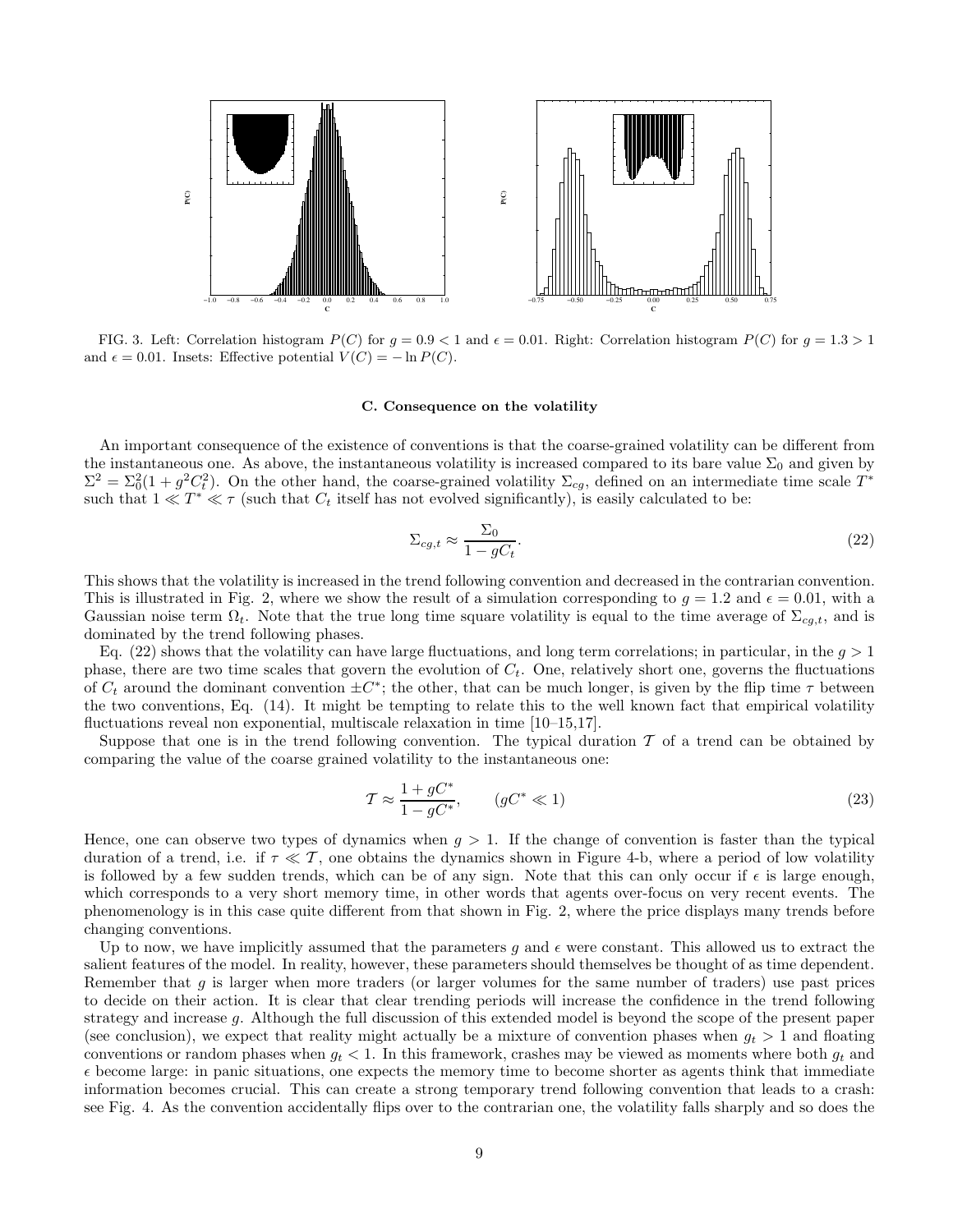

FIG. 4. Left: Dow-Jones index (in logarithmic scale) around the 1987 crash. Right: Example of a sudden change of convention for  $q = 1.5$  and  $\epsilon = 0.1$ , which mimics a crash. In order to 'nucleate' the first convention change, the noise must accidentally imitate a trend following convention for a sufficiently long period of time (and vice versa for the second change).

perceived uncertainty. One can expect  $g_t$  to become small again: the crash is over. For purposes of illustration and anecdotal evidence, we show in Fig. 4 a blow up of the 1987 crash period and the result of a simulation of our model.

# D. A special case: regressing on the index

It is interesting to discuss the special case where the information  $I_t$  is the stock index itself. It is clear that in practice, the evolution of stock prices on short time scales is strongly affected by the index, which is an immediately available piece of relevant information for all market participants. Let us call  $P_t^j$   $(j = 1, ..., M)$  the price of the j-th stock belonging to the index. Then, assuming the index is computed as a equi-weight average over all the stocks, one has:

$$
\delta I_t \equiv \frac{1}{M} \sum_{j=1}^{M} \delta P_t^j. \tag{24}
$$

One the other hand, the feedback effect of the index on the stock price can be written as:

$$
\delta P_{t+1}^j = \Omega_t^j + g_j C_{j,t} \frac{\delta I_t}{\Sigma_I^2} + O(C_j^3),\tag{25}
$$

where  $\Omega_t^j$  results from the trading not based on the index,  $C_{j,t}$  is the empirical covariance between  $\delta P_{t+1}^j$  and  $\delta I_t$ , and  $\Sigma_I$  is the index volatility. Using Eq. (24) one therefore finds, in the simple case where all  $g_j$  are equal:

$$
\delta I_{t+1} = \frac{1}{M} \sum_{j=1}^{M} \Omega_t^j + g C_t \frac{\delta I_t}{\Sigma_I^2},\tag{26}
$$

where  $C_t = \sum_j C_{j,t}/M$  is the covariance between  $\delta I_{t+1}$  and  $\delta I_t$ .

In the case of the index, it is reasonable to think that the feedback is a very high frequency one; therefore  $\Delta t = 1$ probably corresponds here to a few minutes. Summing (24) from t to  $t + n$  defines the return on a coarse-grained scale  $\Delta I_t$ . Assuming that  $n\Delta t \ll \tau$ , such that  $C_t$  is approximately constant, leads to:

$$
\Delta I_t = \frac{1}{M} \sum_{j=1}^{M} \hat{\Omega}_t^j + g \hat{C}_t \Delta I_t,
$$
\n(27)

which is valid when  $n \gg 1$ . In the above equation,  $\hat{\Omega}^j$  is the aggregate of the noise  $\Omega^j$  over the time interval  $[t, t + n]$ , and  $\hat{C}_t = C_t / \Sigma_I^2$ . Finally,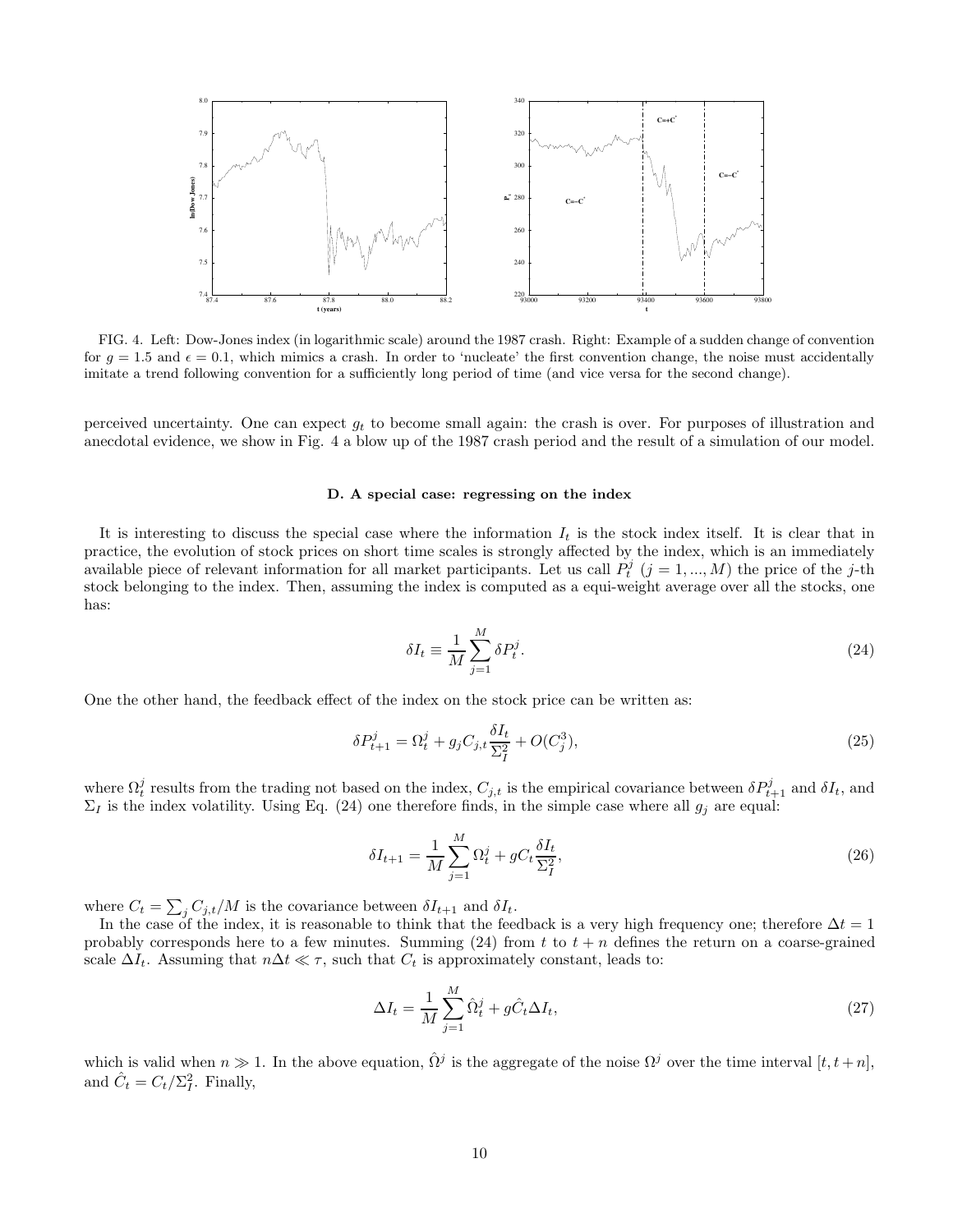

FIG. 5. Left: Normalized correlation between the Dow-Jones daily returns and the daily returns of a U.S. bond index with 7 to 10 years bonds, computed with  $\epsilon = 0.01$ . Note the convention change occurring at the end of 1997. Inset: Evolution of the Dow-Jones and the bond index in the last quarter of 1997. Right: Time dependent correlation  $C_t$  in our model, for  $g = 1.2$ and  $\epsilon = 0.01$ .

$$
\Delta I_t = \frac{1}{M(1 - g\hat{C}_t)} \sum_{j=1}^{M} \hat{\Omega}_t^j.
$$
\n(28)

If the  $\Omega_t^j$  were uncorrelated from one stock to the next, and in the absence of feedback, the index volatility would be very small compared to that of stocks (of order  $1/\sqrt{M}$ ). Empirically, though, the U.S. stock index volatility is found to be as high as a third of the individual stock volatility. Of course, one expects that the  $\Omega_t^j$  are somewhat correlated, reflecting a common sensitivity to news. However, the correlation between stocks expected from fundamental analysis is insufficient to explain the observed correlation (and therefore the volatility of the index) [3]. The model presented here shows that a high frequency positive feedback leads to an increase of the index volatility by a factor  $1/(1 - g\hat{C}_t)$ , which can be large. This increase is actually larger than the increase of the volatility of individual stocks induced by the above feedback (the factor is in that case  $\sqrt{1 + g^2 \hat{C}_t^2}$ .

# V. EMPIRICAL EVIDENCE

The aim of this section is present some empirical data that support our contention that some anomalous correlations exist in financial markets, with persistence times which can be very long (ten years or so). We first present the case of the bond index vs. stock index correlation, which is interesting from the point of view of the present model because it might represent an empirical realization of the convention shift scenario predicted above. We then turn to the analysis of the (daily) lagged autocorrelations of the Dow Jones index during the 20th century, which are clearly found to be significant, and time dependent (positive – trend following, or negative – contrarian).

#### A. The bond/stock cross correlation

A very interesting example of rapid convention change has taken place in the 90's, and concerns the correlation between stock markets and bond markets. The usual argument is that as long term rates fall, not only holding bonds becomes less profitable (bond prices rise) but also borrowing long term money becomes cheaper. Therefore stock markets become more attractive, and stock prices rise; this leads to a *positive* correlation between bond price changes and stock price changes. We compute the time dependent autocorrelation  $C_t$  as an exponential moving average, as given in Eq. (3), where  $I_t$  is the bond index and  $P_t$  is the log price of the Dow-Jones. This correlation is indeed found to be positive, and very strong ( $\approx 0.5$ ), in the beginning of the nineties (see Fig. 5). However, another story now seems to be dominant: a fall in stock markets signals an increased anxiety of the operators who sell their risky paper and buy non risky Government bonds. This has been called 'Flight to Quality'. The result is a negative correlation between stock prices and bond prices. Fig. 5 shows very clearly that a change of convention has taken place in late 1997; the negative correlation is even stronger now (early 2003). Quite interestingly, this convention shift has taken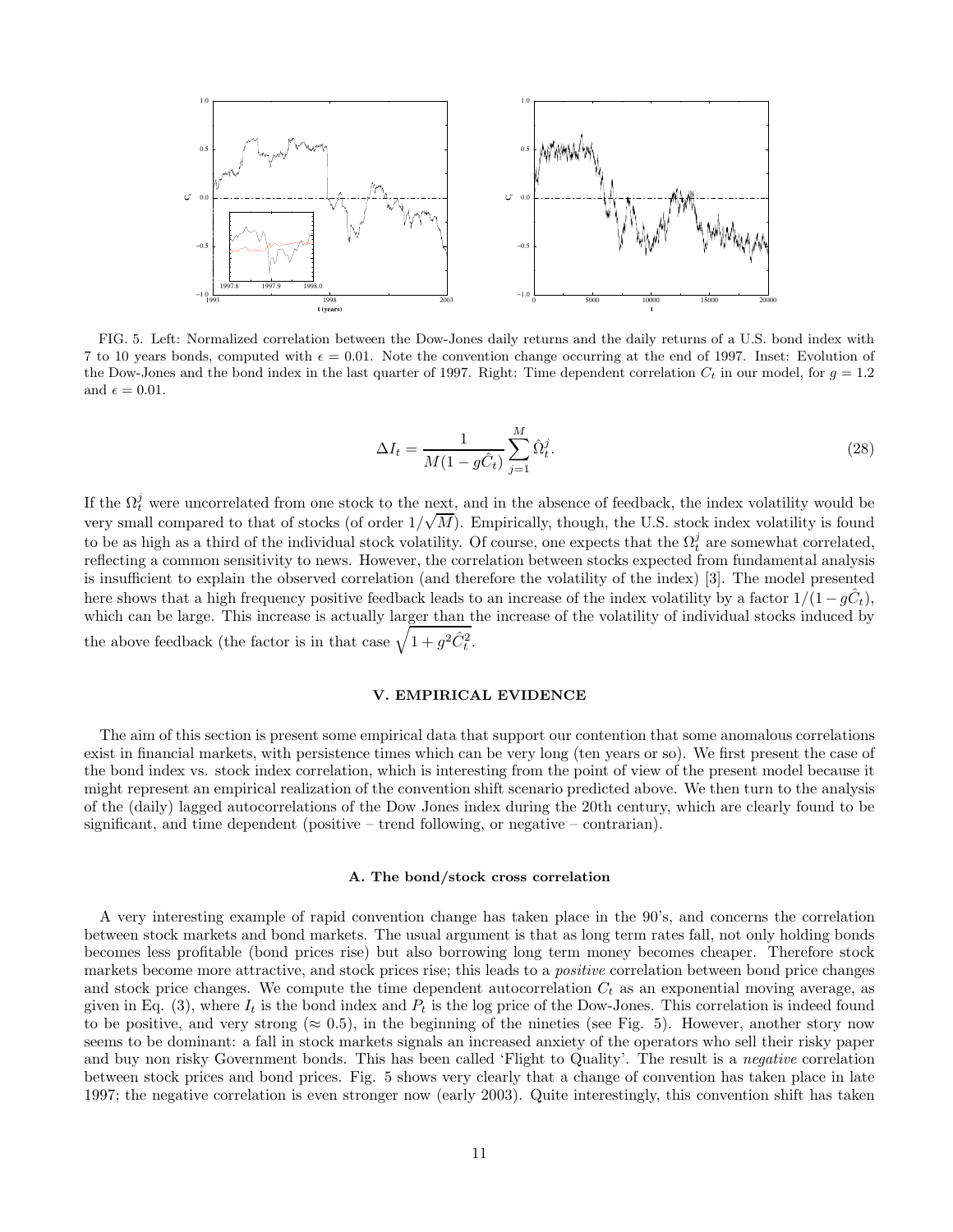place very abruptly due to a series of extreme events both on the stock market and on the bond market (see the inset of Fig 5), as would predict the model discussed in this paper. [Note that we consider here equal time correlations of daily returns; using the argument presented in section III C, we expect a high frequency causal correlation to manifest itself as an equal time correlation on a coarser time scale.]

# B. The Dow Jones

We considered the detrended Dow-Jones index in the period 1900-2003, where the average return was subtracted. We have actually first fitted the log Dow-Jones as a second order polynomial in time, since the average return itself seems to have significantly increased between 1900 and 2000.<sup>2</sup> We again compute the time dependent autocorrelation  $C_t$  as an exponential moving average, as given in Eq. (3), with now  $\delta I_t = \delta P_t$ , and where  $P_t$  is the log price. Since the returns are non Gaussian, we compared all our results with a null hypothesis benchmark where all returns are multiplied by random independent signs, such as to keep the correct statistics of the amplitudes but remove all serial correlations. (Note however that in this procedure, the correlation in the volatility is preserved.)

We show in Fig. 6 the time evolution of  $C_t$  computed for  $\epsilon = 0.001$  for the real time series. One clearly sees that (i)  $C_t$  can be substantially larger than expected if no correlations were present and (ii) the time scale for the evolution of  $C_t$  can be much larger than  $1/\epsilon \approx 3$  years. Plateaus that last several decades can be observed. The histogram of different values of  $C_t$  is shown in Fig. 5 and is markedly different from the one corresponding 'scrambled' series, for which all correlations are killed. (The hypothesis that the two distributions are the same is strongly rejected by the Kolmogorov-Smirnov test). The century was dominated by a positive correlation convention, especially between the 50's and the 80's. Nevertheless the negative correlation convention seems to appear after the 1929 during the Great Depression. There are also regimes where  $C_t$  is close to zero. This suggests that in fact g has varied over the years, with periods where  $g < 1$ , with no clear trends nor anti-trends appearing, and periods where  $g > 1$ , during which the market is 'locked' in one convention or the other. In order to check whether the plateau values appearing in Fig. 5 do indeed correspond to conventions, we have determined to probability distribution of  $C_t$  with a smaller averaging time of 100 days ( $\epsilon = 0.01$ ), and in restricted periods of time: (a) at the beginning of the 30's (contrarian convention) and (b) between the 1950 and 1980 (trend following convention), see Fig. 7. The comparison with 'scrambled' data indeed shows a clear assymetry in both cases, that should not exist if all serial correlations were zero.

These curves show that conventions can persist up to 30 years. The change in convention can be rather smooth, like during the second part of the century. As we saw before, the value of the most probable value  $C^*$  is related to g, i.e. to the number of agents using a self-referential strategy. Then these smooth changes can be explained by a continuous change in the number of these agents. A change of convention can also occur suddenly, triggered by an extreme event, like it did after 1929. It can be explained as suggested above: before the crash, g is smaller than unity and no clear convention exists. The crash induces an enormous uncertainty about the true value of stocks, and encourages agents to pay more attention to past price variations. This may have led to a substantial increase of g that favored the appearance of a contrarian convention.

From the data, it appears that there might be a systematic bias towards the trend following convention. One in fact expects that some symmetry breaking term, favoring  $C > 0$ , should exist in general: first, as mentioned in section IV A, there might be good reasons to think that positive correlations are indeed created by the time dilution of large orders, or other mechanisms. Also, for purely psychological reasons, trend following strategies are more likely to be adopted than contrarian strategies, because the pattern is much more obvious. This can be modeled by postulating that g depends on the sign of  $C_t$ , with  $g_+ > g_-$ . Therefore, nicely symmetric histograms such as those presented in Fig. 3 are unlikely to be observed in real markets.

# VI. CONCLUSION AND PERSPECTIVES

In this paper, we have defined and studied a generic, parsimonious model that describes the feedback effect of self-referential behaviour. If sufficiently strong, this feedback destabilizes the market and non trivial correlations can spontaneously appear, or be anomalously amplified. In this case the market enters a new equilibrium state where strong correlations between a priori uncorrelated quantities might self consistently establish. These anomalous

 $2$ Taking the raw returns without detrending in fact leads to the same conclusions. The reason is that the typical daily returns are much larger than the average trend.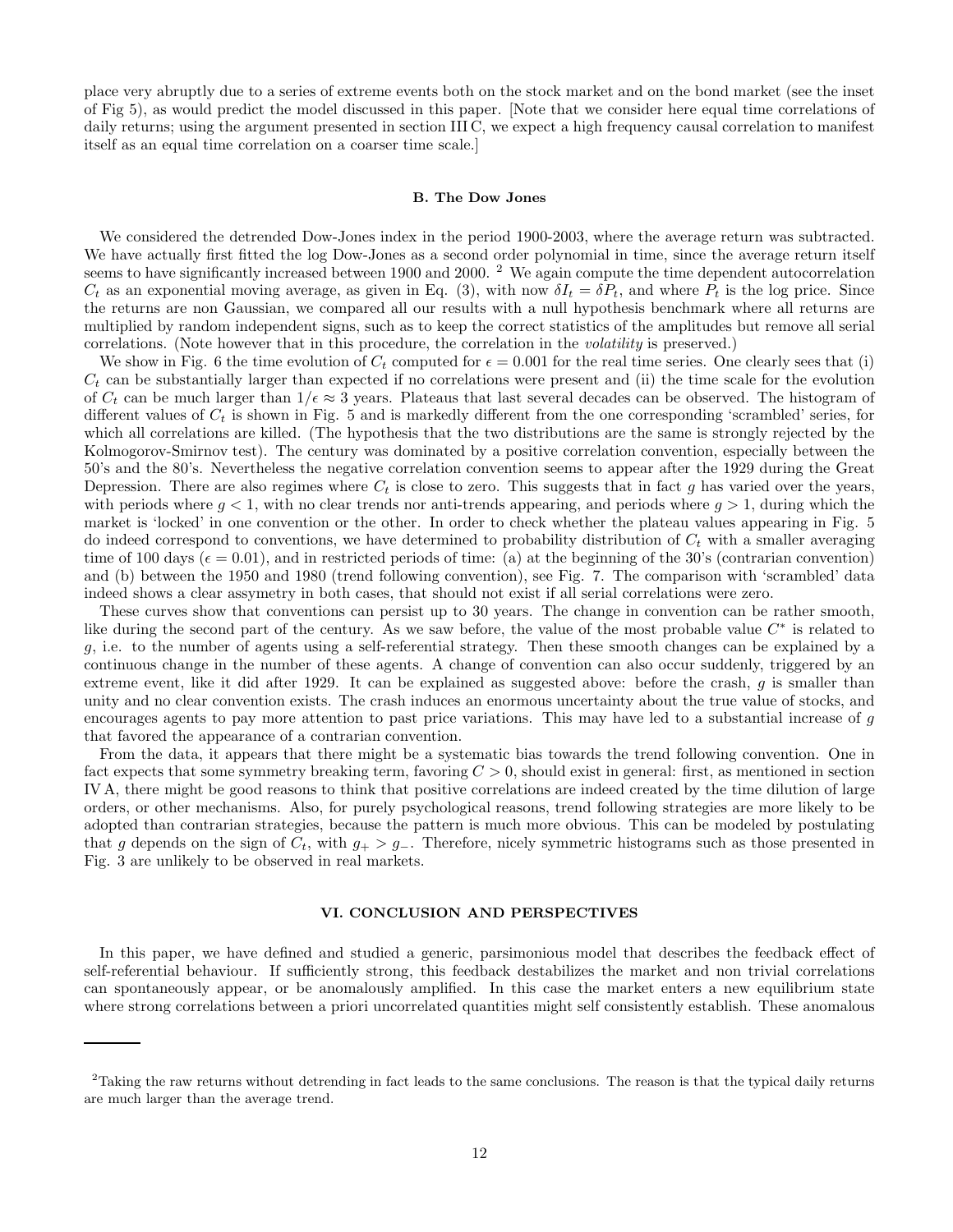

FIG. 6. Left: Historical time series of the daily autocorrelation  $C_t$  of the Dow-Jones index, computed with  $\epsilon = 0.001$ . Right: Correlation histogram  $P(C)$  for the Dow-Jones with  $\epsilon = 0.001$ , compared to the histogram computed with the same data and the same value of  $\epsilon$  but with returns multiplied by random signs (dotted line).



FIG. 7. Left: Correlation histogram  $P(C)$  for the Dow-Jones in the post-crash period 1929-1937, with  $\epsilon = 0.01$ , compared to the 'zero correlation' histogram computed by multiplying the returns by random signs (dotted line). Right: Correlation histogram  $P(C)$  for the Dow-Jones in the trend following period 1950-1980, with  $\epsilon = 0.01$ , again compared to 'zero correlation' histogram (dotted line).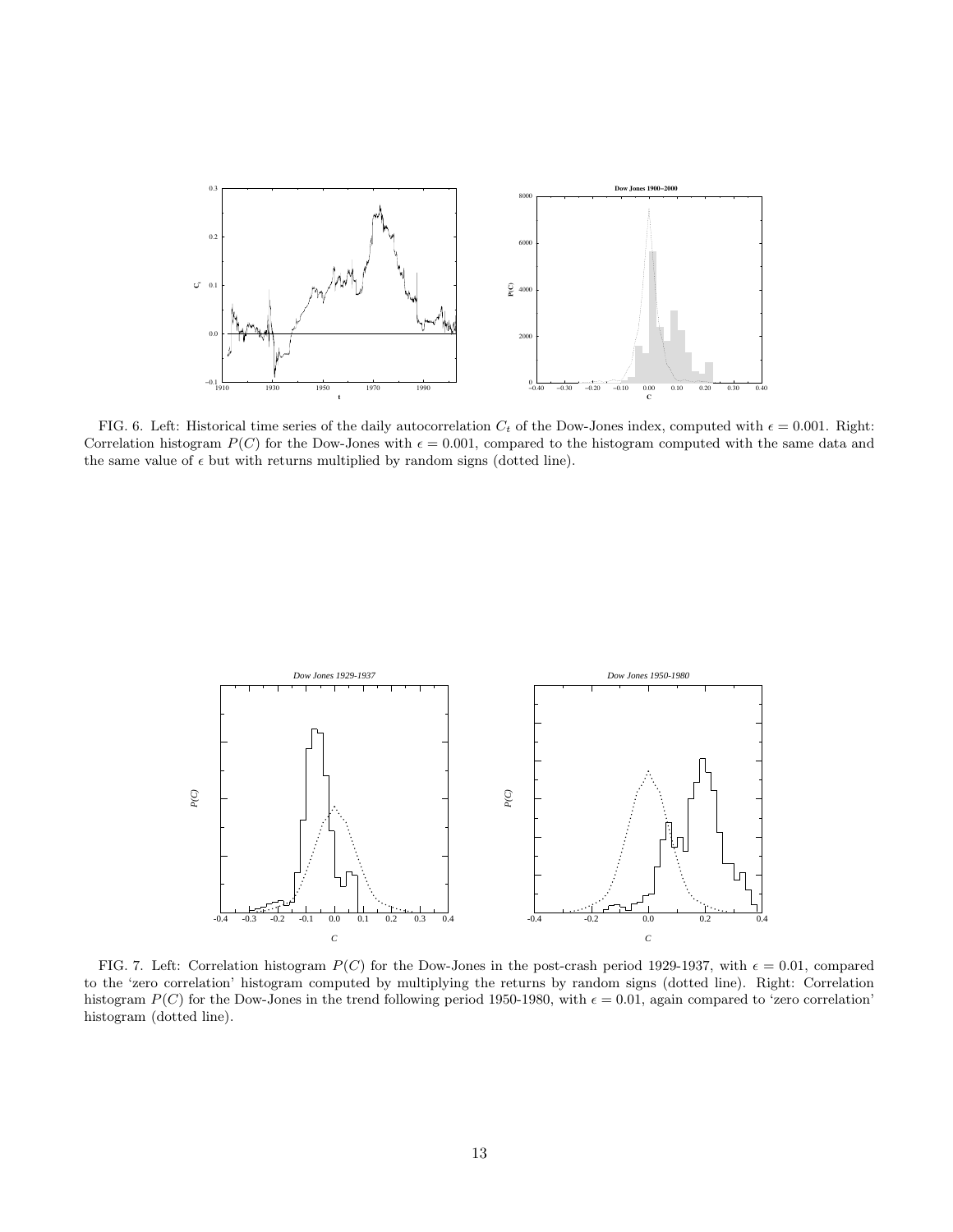correlations lead to both excess volatility (that may display long memory) and excess cross correlations. An interesting outcome of our model is (i) the existence of correlations with an amplitude unrelated with any 'rational' value, and (ii) the appearance of a very long switching time scale, unrelated with the natural time scales of the dynamics (i.e. the 'decision' time scale  $\Delta t$  or the memory time T). Therefore, our model displays regime switching over long times scales, which by the way justifies why agents should use a finite memory time in order to measure correlations in an ever changing environment. It is also worthwhile emphasizing that if the price itself is used as a source of information, some linear autocorrelations do appear on intermediate time scales, but average out on time scales larger than this switching time. In other words, the price process has zero average linear correlations, but non zero local autocorrelations (trending or mean reverting). We have presented convincing empirical evidence that such conventions exist in financial markets; one of the most compelling case concerns the correlation between stock markets and bond markets, where both market 'states' can be observed: the correlation appears to have rapidly shifted in the last decade from being strongly positive to being negative.

The model could be extended in several directions. First, one could consider serial correlations beyond the elementary time lag  $\Delta t$ , say between increments lagged by  $n\Delta t$ . At the linear level, the stability criteria is easily shown to be  $g_n < 1$ , where  $g_n$  is the feedback strength corresponding to lag n∆t. However, interesting non linear effects can appear. For example, with two lags  $n = 1$  and  $n = 2$ , one can observe a 'first order' phase transition where the most probable value of C discontinuously jumps from  $C = 0$  to  $\pm C^*$ , with  $C^* > 0$  even close to the transition. This is distinct from the 'second order' scenario explored in the present paper, where  $C^* \sim \sqrt{g-1}$ . Second, one could consider the case where the different sources of informations  $\delta I_t^k$  are themselves asset prices is quite interesting since the feedback loop also affects the cross-correlation between the different assets. Non trivial coupled convention dynamics can set in, in particular when the number of assets is small.

An ingredient that should be implemented is the feedback between the values of the coupling parameter g and memory time  $1/\epsilon$ , and the past price dynamics itself. As we have seen above, the value of g is related to the number of agents (or more precisely the total volume of orders) that act in a self-referential way. It is clear that both in periods of large uncertainty (after a crash, for example) or within a speculative bubble where the trend following strategy appears to be successful, one expects the value of  $g_t$  to grow. (A similar mechanism was recently considered within the 'Grand Canonical' version of the Minority Game, see [47,48,35]) It would be interesting to study a precise model where the dynamics of  $g_t$  and that of the price and volatility are explicitly coupled, in the spirit of [29]. One can expect that such a model would be able to capture a lot of the financial markets phenomenology. Along similar lines, if there are several sources of information  $\delta I_t^k$ , one should expect that the feedback of successful strategies onto the value of the couplings  $g_{k,t}$  will be unstable in the sense that one of the  $g_k$  will grow at the expense of the others, because the coordination of strategies leads to stronger self-fulfilling prophecies and therefore larger potential profits. In other words, this feedback between the tendency to follow a pattern and its predictability leads to a condensation of the strategies in a few prominent conventions, with abrupt transitions between those.

Finally, we need to discuss the above model from the point of view of Efficient Markets, and show how it should be modified to describe the long term behaviour of market prices. If the information is systematically over-interpreted and the volatility much too large compared to that of the 'fundamental' value, the price should go on long time scales to completely unrealistic values. More precisely, the difference between the 'fair' price and the market price would typically grow as  $\sqrt{T}$ . [In mathematical terms, the market price and the fundamental price would not 'cointegrate'.]. The answer to that paradox is that in fact nobody knows the fair price of a stock more accurately than within, say, a factor of two. This was actually proposed by Black [46] (somewhat humoristically) as the definition of an efficient market, and this view seems to us to be fundamentally correct. For example, the historical analysis presented in [3], p. 8, shows that the price to earning ratio of U.S. stocks has indeed fluctuated, from 1900 to 2000, between 10 and 40. So it is reasonable to think that there is a wide band of prices across which arbitrage cannot take place, because of the lack of a reliable estimate of what the true price should be. As emphasized by Shleifer and others [4], arbitrage only makes sense if one can compare the relative price of two assets, but becomes very dodgy if one speaks about absolute values. Therefore, one expects that as long as the price is within a factor two of the 'true' price, no mean reversion term, induced by the presence of arbitrageurs, needs to be added to our dynamical equation for the price, Eq. (8). Mathematically, this mean reversion effect is described by adding to the right hand side of Eq. (8) a term proportional to  $-\kappa \log(P_t/P_0)$ , where  $\kappa$  measures the strength of the demand driven by fundamental considerations, and  $P_0$  the true fair price (see also [29], where this term was introduced). On short time scales, or if  $\kappa$  is sufficiently small, this term can be neglected and the analysis presented above should be valid. On long time scales, however, such that the random fluctuations become of the order of (say) 100 %, one should expect these mean reversion effects to become relevant. For a typical stock with a daily volatility of 3%, this corresponds to 1000 days, or four years. Such a time scale is precisely the typical reversion time scale discovered by de Bondt and Thaler in their paper on overreaction in stock markets [23]. Hence, in a world where absolute references are lacking, one expects that the short to medium time scale dynamics of markets will be dominated by the self-referential effects described in the present paper.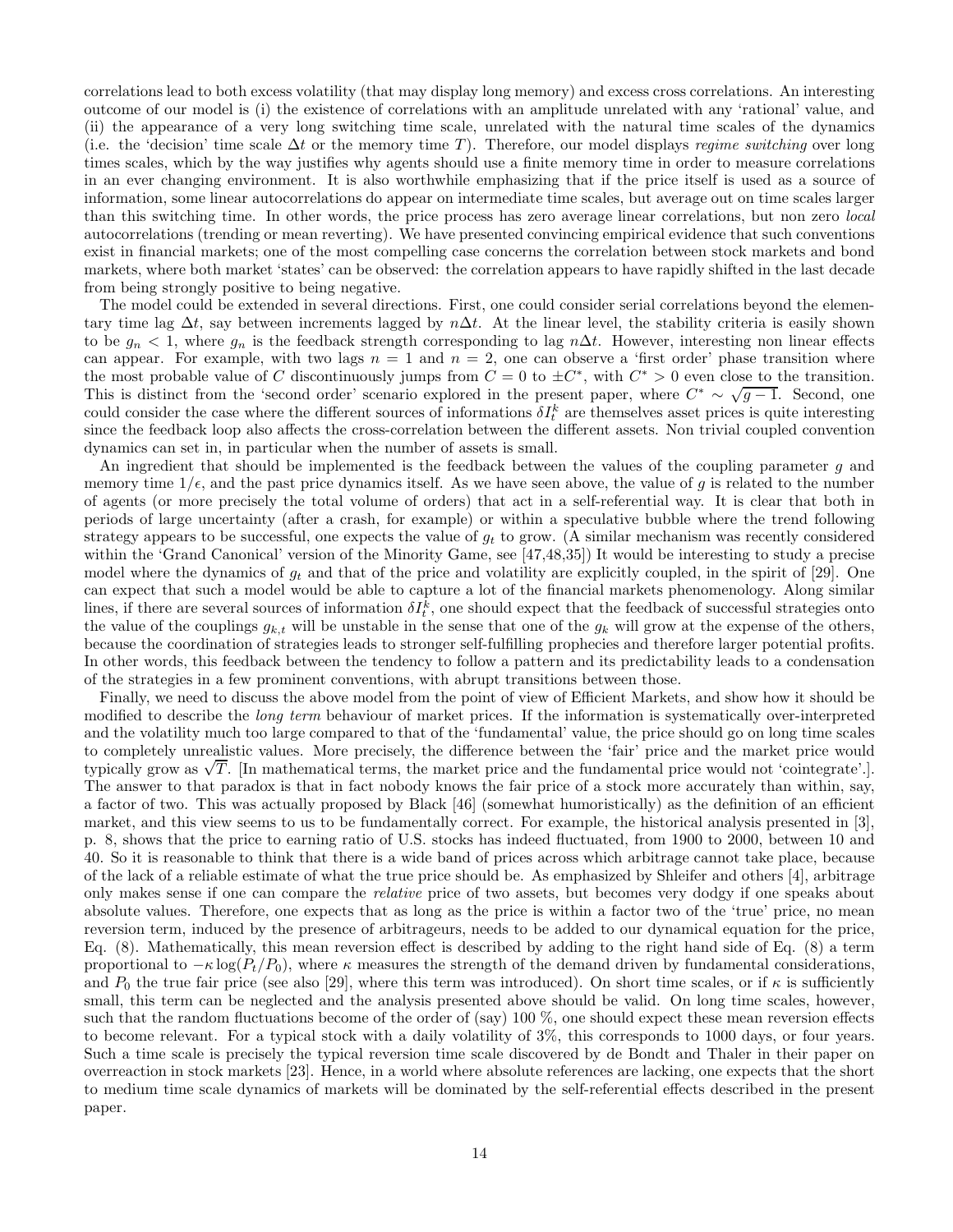# ACKNOWLEDGMENTS

We thank M. Potters, J.P. Aguilar, I. Giardina, L. Laloux and A. Matacz for some important remarks and help with the data. We also thank X. Gabaix and A. Orlean for very useful comments that helped improving the manuscript.

- [1] E. F. Fama, Efficient capital markets: A review of theory and empirical work, Journal of Finance, 25, 383 (1970).
- [2] P. A. Samuelson, *Proof that properly anticipated prices fluctuate randomly*, Industrial Management Review, 6, 41 (1965).
- [3] R. J. Schiller, Irrational Exuberance, Princeton University Press (2000).
- [4] A. Shleifer, *Inefficient Markets*, An Introduction to Behavioral Finance, Oxford University Press (2000).
- [5] J. Keynes, The general theory of Employment, Interest and Money, McMillan, London (1936).
- [6] A. Orléan, Le pouvoir de la finance, Odile Jacob, Paris (1999); A quoi servent les marchés financiers ?, in Qu'est-ce que la Culture ?, Odile Jacob, Paris (2001).
- [7] R. Nagel, Unraveling in Guessing Games: An experimental study, American Economic Review, 85 1313 (1995).
- [8] W. B. Arthur, Complexity in Economic and Financial Markets, Complexity, 1, 1 (1995).
- [9] R. J. Schiller, Do Stock Prices move too much to be justified by subsequent changes in dividends ?, American Economic Review, 71, 421 (1981). See also [3], p. 186-189.
- [10] A. Lo, *Long term memory in stock market prices*, Econometrica, **59**, 1279 (1991).
- [11] Z. Ding, C. W. J. Granger and R. F. Engle, A long memory property of stock market returns and a new model, J. Empirical Finance 1, 83 (1993).
- [12] D. M. Guillaume, M. M. Dacorogna, R. D. Davé, U. A. Müller, R. B. Olsen and O. V. Pictet, From the birds eye to the microscope, Finance and Stochastics 1 95 (1997).
- [13] Y. Liu, P. Cizeau, M. Meyer, C.-K. Peng, H. E. Stanley, Correlations in Economic Time Series Physica A245 437 (1997)
- [14] M. Potters, R. Cont, J.-P. Bouchaud, Financial markets as adaptive ecosystems, Europhys. Lett. 41, 239 (1998).
- [15] R. Cont, Empirical properties of asset returns: stylized facts and statistical issues, Quantitative Finance, 1, 223, (2001).
- [16] J.-P. Bouchaud and M. Potters, *Théorie des Risques Financiers*, Aléa-Saclay, 1997; *Theory of Financial Risks*, Cambridge University Press, 2000 and 2003.
- [17] B. LeBaron, Stochastic volatility as a simple generator of apparent financial power laws and long memory, Quantitative Finance, 1 621 (2001).
- [18] B. B. Mandelbrot, Fractals and Scaling in Finance, Springer, New York, 1997; A. Fisher, L. Calvet, B.B. Mandelbrot, Multifractality of DEM/\$ rates, Cowles Foundation Discussion Paper 1165; B.B. Mandelbrot, A multifractal walk down Wall street, Scientific American, Feb. (1999).
- [19] J.-F. Muzy, J. Delour, E. Bacry, Modelling fluctuations of financial time series: from cascade process to stochastic volatility model, Eur. Phys. J. B 17, 537-548 (2000).
- [20] T. Lux, Turbulence in financial markets: the surprising explanatory power of simple cascade models, Quantitative Finance, 1, 632 (2001).
- [21] see, e.g. A. Ang, G. Bekaert, International Asset Allocation with Regime Shifts, working paper (2000).
- [22] F. Longin, B. Solnik, Extreme Correlation of International Equity Markets,, Journal of Finance, 56, 651-678, (2001).
- [23] W. de Bondt, R. Thaler, *Does the market overreact* ?, Journal of Finance, **XL**, 793 (1985).
- [24] N. Barberis, A. Shleifer, R. Vishny, A model of investor sentiment, J. Financial Economics, 49, 307 (1998).
- [25] H. Hong, J. Stein, A unified theory of underreaction, momentum trading and overreaction in asset markets, Journal of Financial Economics, 41, 401 (1999).
- [26] For papers on the Minority Game, see e.g. D. Challet, A. Chessa, M. Marsili, Y.C. Zhang, From Minority Games to real markets, Quantitative Finance, 1, 168 (2001) and refs. therein; D. Challet, M. Marsili, Y.C. Zhang, The Minority Game, book in preparation.
- [27] A. Banerjee, A simple model of herd behaviour, Quarterly Journal of Economics, 107 797 (1992); S. Bikhchandani, D. Hirshleifer, I. Welch, A theory of fads, fashions, custom and cultural changes as infomational cascades, Journal of Political Economy, 100 992 (1992).
- [28] R.G. Palmer, W. B. Arthur, J.H. Holland, B. LeBaron, P. Taylor, Artificial economic life: a simple model of a stock market, Physica D75, 264 (1994)
- [29] J.-P. Bouchaud, R. Cont, A Langevin approach to stock market fluctuations and crashes, European Journal of Physics B 6, 543 (1998).
- [30] J.D. Farmer, *Market Force, Ecology and Evolution*, e-print adap-org/9812005, Int. J. Theo. Appl. Fin. 3, 425 (2000).
- [31] T. Lux, M. Marchesi, Scaling and criticality in a stochastic multiagent model, Nature 397, 498 (1999); T. Lux, M. Marchesi, Volatility Clustering in Financial Markets: A Microsimulation of Interacting Agents, Int. J. Theo. Appl. Fin. 3, 675 (2000).